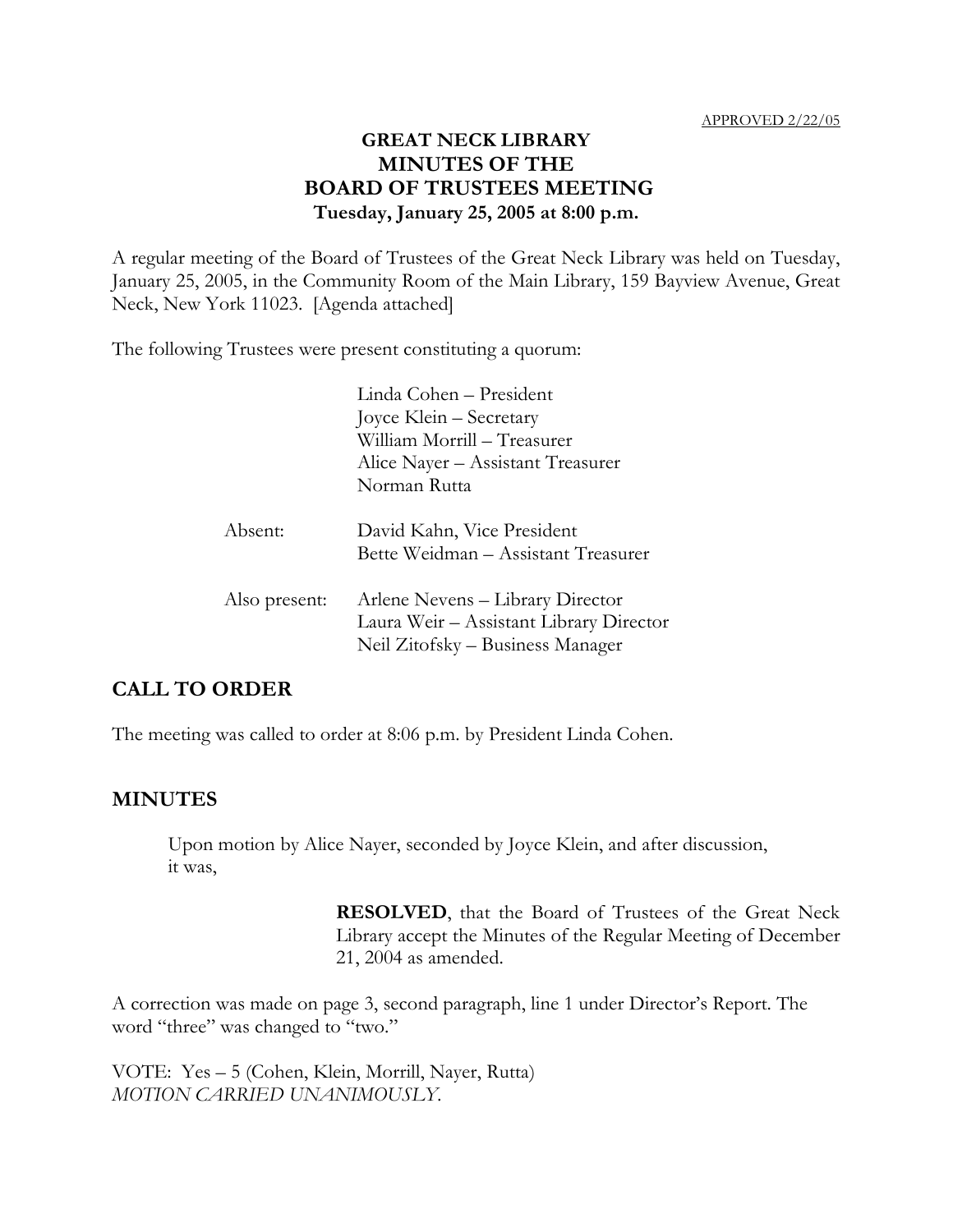# **TREASURER'S REPORT – PERSONNEL REPORT**

During the month of December 2004, revenue received was \$1,076,801. Total expenses were \$1,090,993.

At the close of business, December 31, 2004, total operating fund holdings were \$869.789. Of these funds \$865,469 was on deposit at HSBC and The Bank of New York, and \$4,320 was on hand in Petty Cash funds at Main and the Branches. This compares to a December 31, 2003 balance of \$890,101.

Additionally, the balance of the Main Building and Special Services fund was \$1,178,992; the Automated Library fund was \$132,241; the Restricted Gift fund was \$45,898; the Branch and Special Services fund was \$132,060. These funds totaled \$1,489,191 on December 31, 2004. The December 31, 2003 total was \$1,578,250.

Upon motion by William Morrill, seconded by Joyce Klein, and after discussion, it was,

> **RESOLVED,** that the Board of Trustees of the Great Neck Library accept the January 25, 2005, Treasurer's Report with the Personnel Changes of December 16, 2004 through January 20, 2005.

Public Comments: Leonard Samansky

VOTE:Yes – 5 (Cohen, Klein, Morrill, Nayer, Rutta) *MOTION CARRIED UNANIMOUSLY.*

> Upon motion by William Morrill, seconded by Joyce Klein and after discussion, it was,

> > **RESOLVED,** that the Board of Trustees of the Great Neck Library authorize the Treasurer to pay the persons named in the Check Register dated December 16, 2004 through January 20, 2005, Paid-Checks numbered 1129 through 1134 and 30895 through 30935, and To-Be-Paid checks numbered 30936 through 31074, the sums set against their respective names, amounting in the aggregate to \$729,982.71.

Public Comments: Ralene Adler, Stanley Dacher, Leonard Samansky

VOTE:Yes – 5 (Cohen, Klein, Morrill, Nayer, Rutta)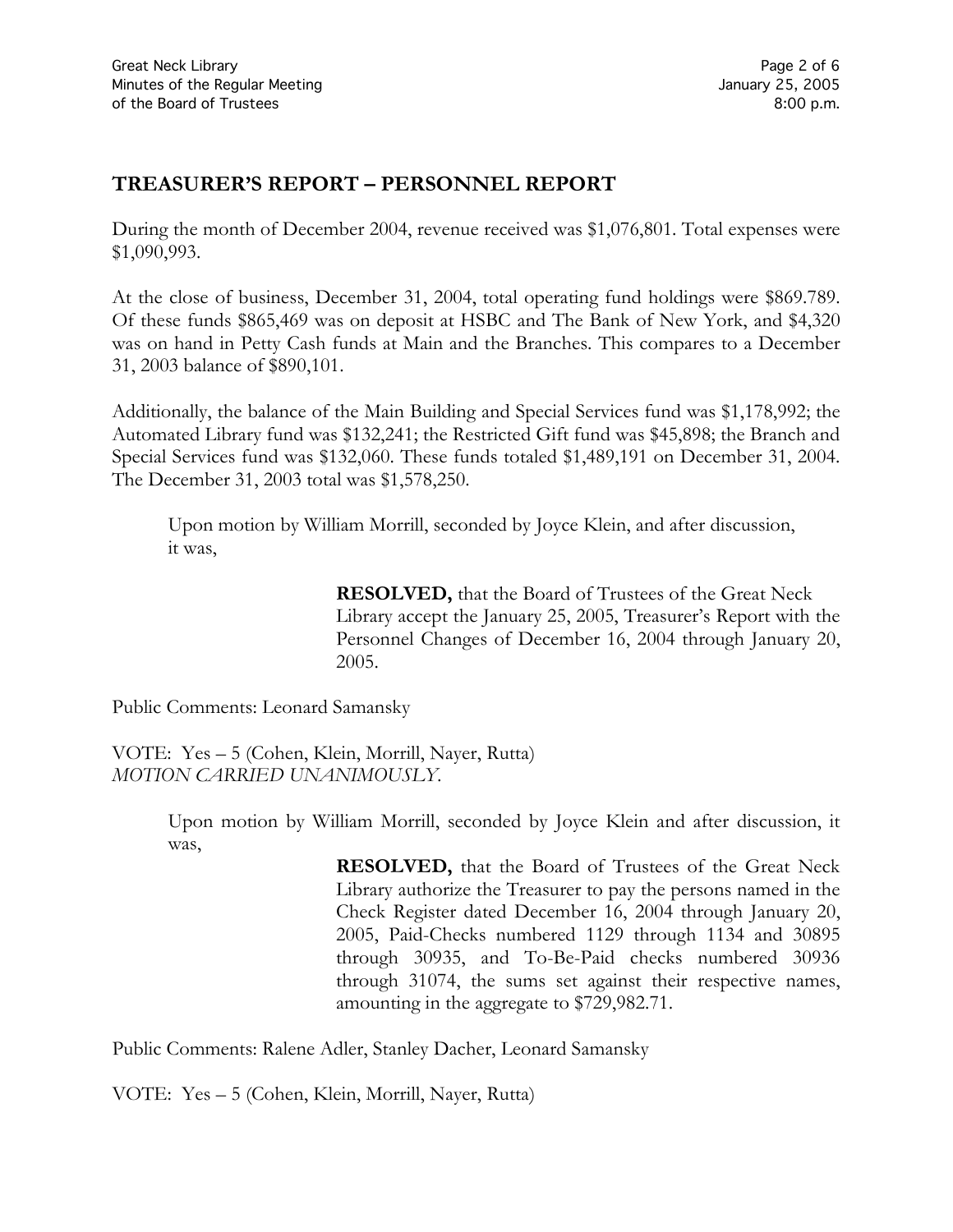*MOTION CARRIED UNANIMOUSLY.*

## **DIRECTOR'S REPORT** (attached)

As regards the Town Meeting, the date was tentatively set for February 24, 2005 at 7:00 p.m. at the Great Neck North High School. [See Town Meeting under *New Business* for more information.] This meeting will be rescheduled due to school vacation during that week. As soon as the new date has been set, it will be placed on the Library's website.

At the December meeting, the Director was asked to look into the possibility of holding the March 22nd Board meeting in the Community Room instead of the Multi-Purpose Room. She reported back that the Community Room has now become available. The meeting is now rescheduled for the Community Room.

Public Comments: Mel Goldberg, Leonard Samansky, Shirley Samansky, Stanley Dacher, Charlotte Schwartz, Karen Rubin, Robert Spitalnick, Ralene Adler, Joel Bloom, Robert Mendelson

## **OLD BUSINESS**

#### **Technology in Libraries – NY Times Article on Googles & Libraries** (articles attached)

The basis for this discussion was the December 14, 2004, article in the New York Times on the digitizing of some of the collections of Oxford, the University of Michigan and Stamford and the New York Public Library by Googles, as well as an article in the December 17, 2004 issue of the Wall Street Journal. What does this mean for libraries and how it would impact on the Great Neck Library? It would appear that less space would be required for the reference area according to these articles. The Reference Department has seen the impact of technology and the plans for the Main Building renovation/expansion project allotted less space for Reference in recognition of this fact. Although less space is needed for books, more space may be required for additional workstations for online researches.

Presently, the Library has wireless access in the building for those who bring their own laptops and this is still maintained in the renovation plans.

Public Comments: Brian Dobkin, Shirley Samansky, Leila Mattson, Leonard Samansky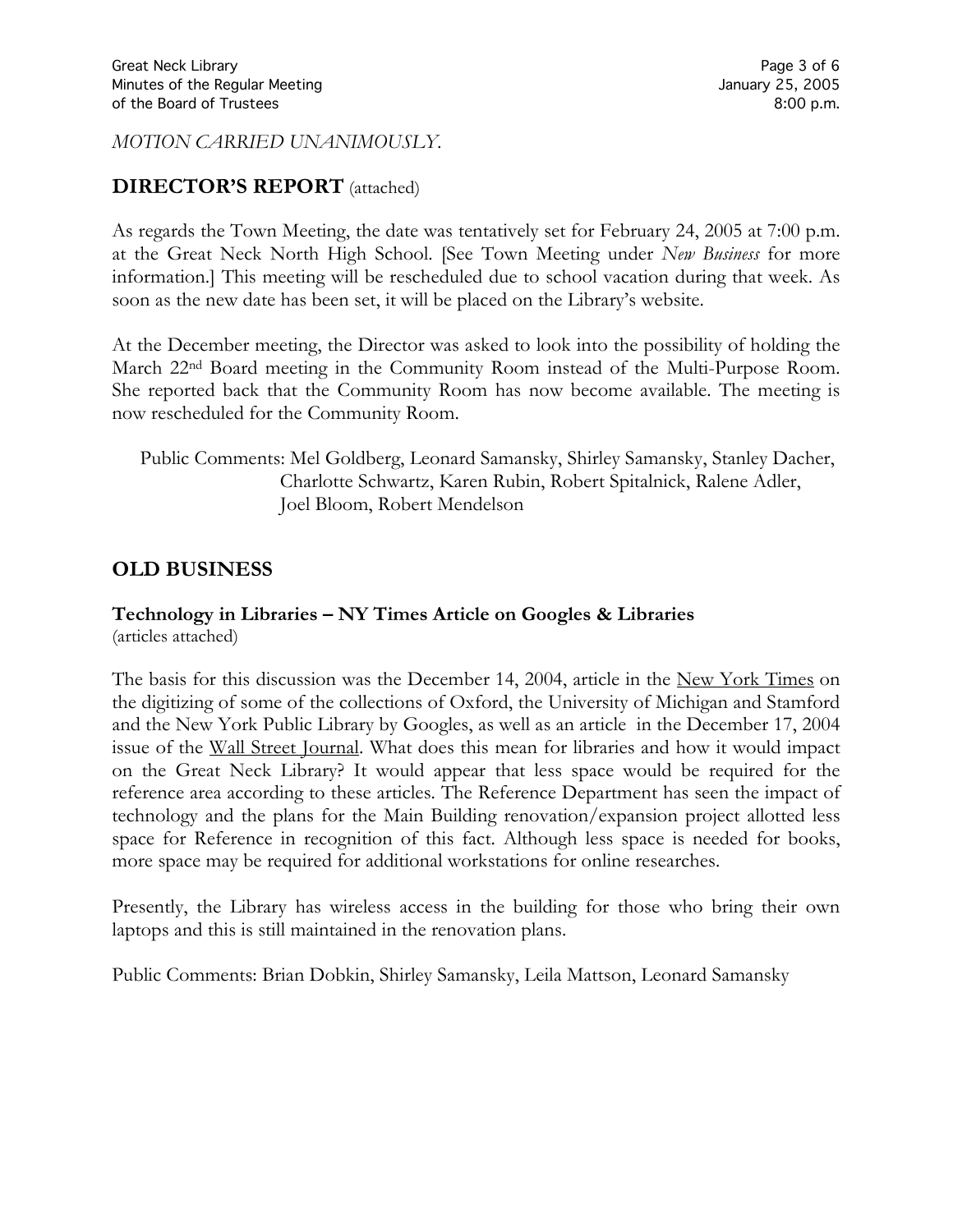## **NEW BUSINESS**

#### **Board Committee Appointments**

President Cohen gave background information on all five committees and asked trustees to check their calendars and let Marjorie Malcolm know what days are good and which are not between now and the February Board meeting.

| Branch          | Finance                  | Main Building   |
|-----------------|--------------------------|-----------------|
| Joyce Klein     | William Morrill          | Alice Nayer     |
| David Kahn      | Alice Nayer              | William Morrill |
| William Morrill | Bette Weidman            | Norman Rutta    |
| Linda Cohen     | Linda Cohen              | Linda Cohen     |
|                 |                          |                 |
| Personnel       | <u>Policy and ByLaws</u> |                 |
| Joyce Klein     | Bette Weidman            |                 |
| Alice Nayer     | Norman Rutta             |                 |
| Bette Weidman   | David Kahn               |                 |
| Linda Cohen     | Linda Cohen              |                 |

#### **Policy Manual Change**

Upon motion by William Morrill, seconded by Norman Rutta and after discussion, it was,

> **RESOLVED,** that the Board of Trustees of the Great Neck Library amend its Policy Manual, Section 400-40 as follows:

> The Treasurer's check-signing plate at ADP **the Library's payroll service provider** is authorized to be used… [strikethrough - deletion, boldface - addition]

VOTE:Yes – 5 (Cohen, Klein, Morrill, Nayer, Rutta) *MOTION CARRIED UNANIMOUSLY.*

### **Town Meeting**

Town Supervisor Jon Kaiman is planning to hold a "Town Meeting" as a forum to provide information for residents about the proposed Main Library Building Expansion/Renovation project. Mr. Kaiman's office will be sending out an invitation to district residents and to this effect he has asked the Library to prepare a Fact Sheet which will be included in the mailing.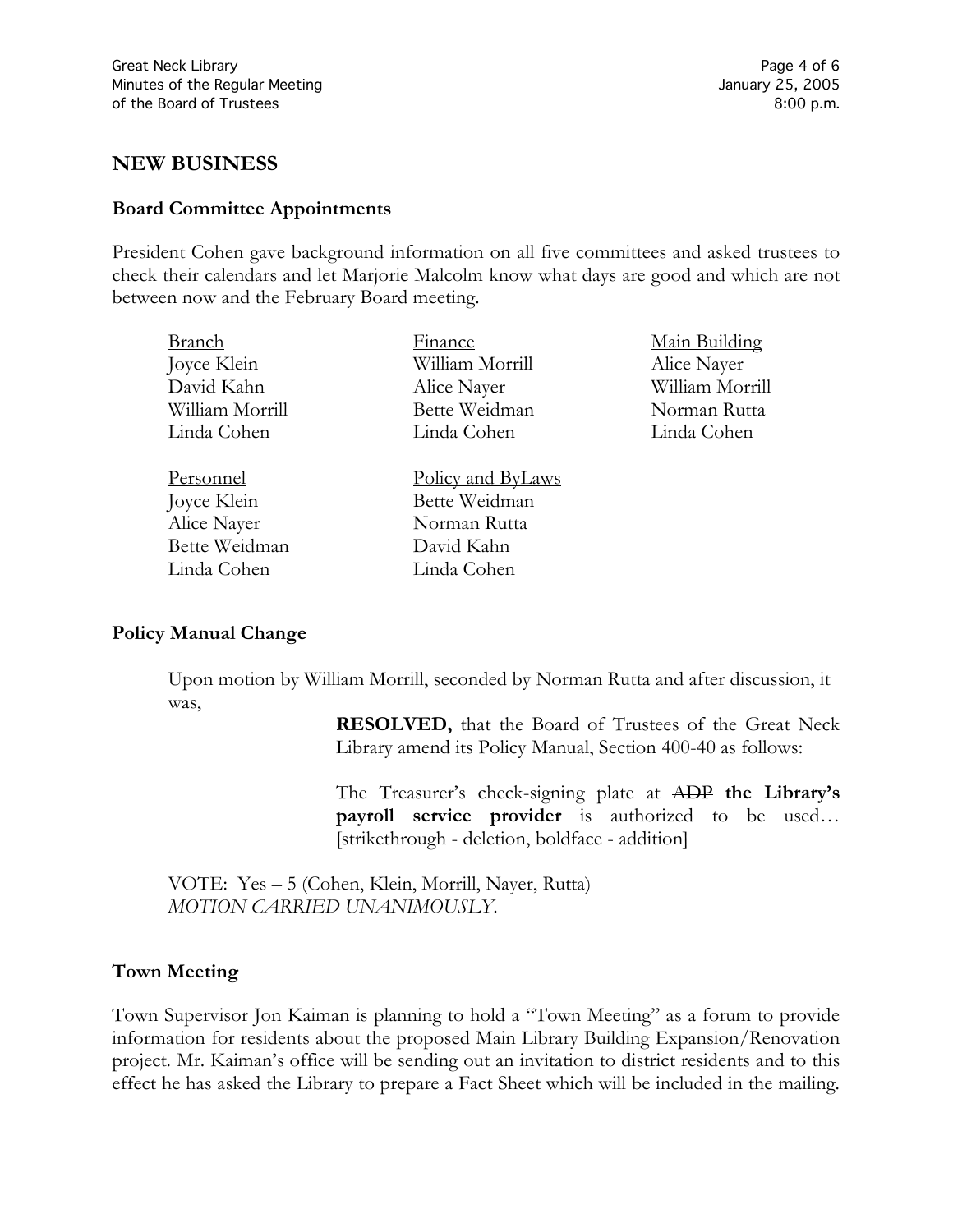The cost for this mailing will be assumed by the Town. The format of the meeting is yet to be determined.

Upon motion by William Morrill, seconded by Joyce Klein and after discussion, it was,

> **RESOLVED,** that the Board of Trustees of the Great Neck Library approved the attached "Fact Sheet" to be included with the Town invitation to a "Town Meeting."

After input from trustees and the public, changes were made to the draft fact sheet, and the original motion was amended.

> **RESOLVED,** that the Board of Trustees of the Great Neck Library approved the attached "Fact Sheet," as amended, to be included with the Town invitation to a "Town Meeting."

Public Comments: Karen Rubin, Joel Bloom, Brian Dobkin, Shirley Samansky, Leonard Samansky, Ralene Adler, Michael Zarin, Janis Collado

VOTE:Yes – 3 (Cohen, Klein, Morrill); No – 1 (Rutta); Abstention – 1 (Nayer) *MOTION CARRIED*

## **Nassau Library System**

The Nassau Library System (NLS), which is funded entirely by State Aid, is experiencing budgetary problems. The System has not received an increase since 1998 and only a 1.9% over 1990. The 2004 NYS budget included a 5% cut in aid for library systems and the 2005 budget maintains this cut. The system does not have sufficient fund balance to make up for this shortfall. As a result, member libraries are being asked to help by allocating funds to NLS. Discussion of this ensued and the Director was asked to get more information on this situation. There will be an informational meeting for Trustees, which will be open to the public, on Monday, January 31, 2005 at 7:30 p.m. at Nassau Library System. Trustees who need more information were encouraged to attend. Further discussion will take place at a subsequent meeting of the Great Neck Library Board of Trustees, and a vote will be taken at the March meeting.

Public Comments: Michael Zarin, Joel Bloom, Ralene Adler

### **CORRESPONDENCE** (attached)